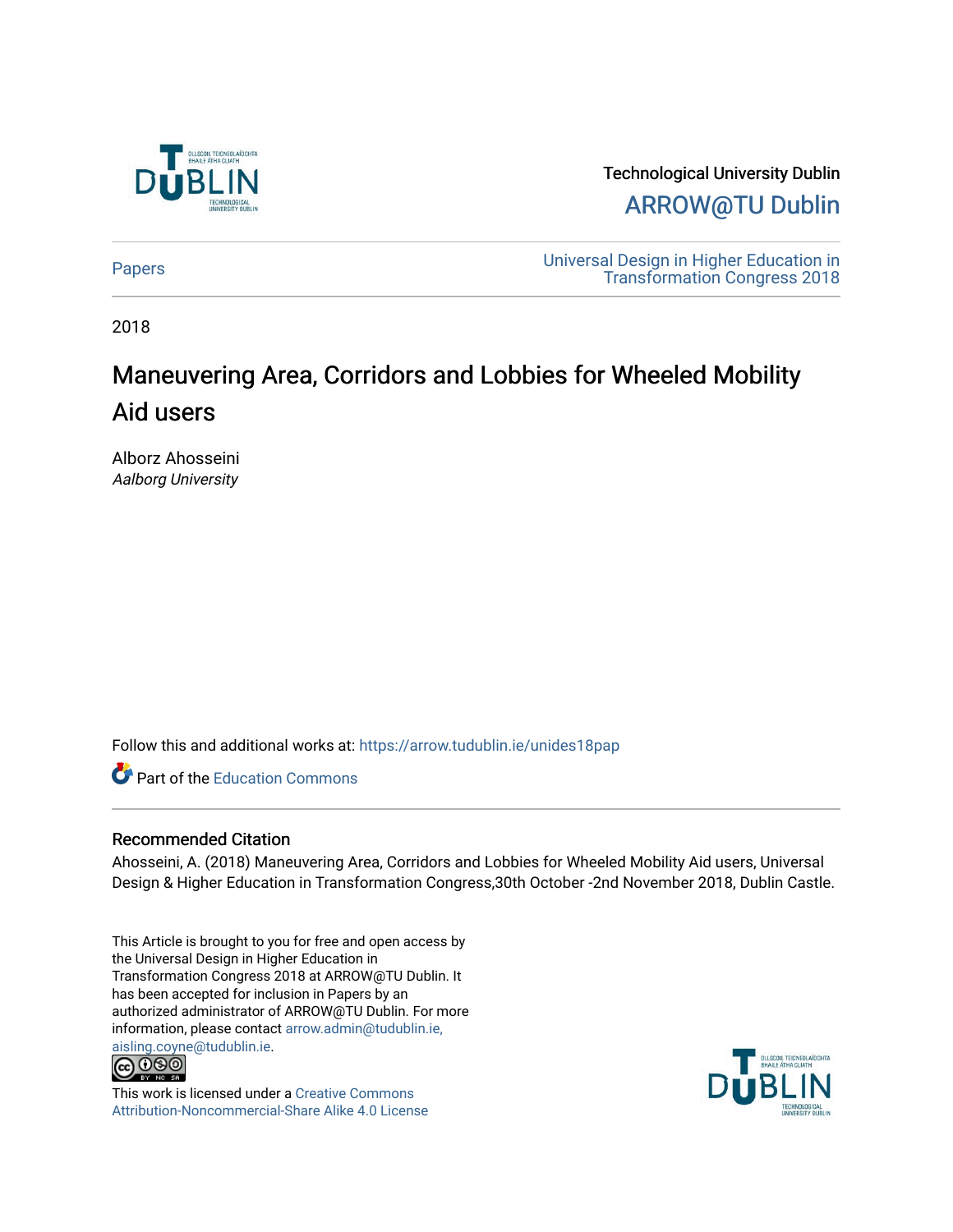## Maneuvering Area, Corridors and Lobbies for Wheeled Mobility Aid users

Alborz Ahosseini a,b

<sup>a</sup> Ellwand Co., Denmark *Ellwand Co., Denmark* <sup>b</sup> *In cooperation with Town, Housing and Property, Danish Building Research Institute, Aalborg University, Copenhagen, Denmark*

> **Abstract.** With the speed of emerging technologies, building regulations and norms need an update to reflect the evolution in mobility aids. This research is suggesting new proposals for norms and standards for Maneuvering Area, Corridors and Lobbies for Wheeled Mobility Aid users by taking the evolution in new-wheeled mobility aids into account.

> **Keywords.** Wheeled Mobility Aid users, Maneuvering Area, Corridors and Lobbies

#### **1. Introduction**

World is evolving rapidly, and new accessibility equipment and devices are being introduced which makes life easier for the people with disabilities. However, the rapid developments in the evolution of accessibility equipment may not always be coordinated with the existing accessibility norms and standards. The gap between accessibility provisions in built environments and developments in accessibility equipment is increasing by not taking the evolution of assistive equipment into account. By having a future orientated view on the development of accessibility equipment, some of the existing accessibility norms and provisions may thus require to change significantly. One of the important assistive mobility device types is Wheeled Mobility Device (WMD) or Wheeled Mobility Aid (WMA) that considered most effective way of improving the impact of mobility limitations for many people with mobility impairments. The design of wheeled mobility aids is rapidly evolving, and therefore the relevant accessibility standards for built environments need reconsideration respectively to cover future developments. The evolution in wheeled mobility device have meanings in different parts of the built environment such as building facilities, access to the building, entrance to the building, parking spaces and etc. The main goal of this study is to investigate and find new proposals for norms/standards related to Maneuvering Area, Corridors and Lobbies for Wheeled Mobility Aid users based on the evolution in mobility aids.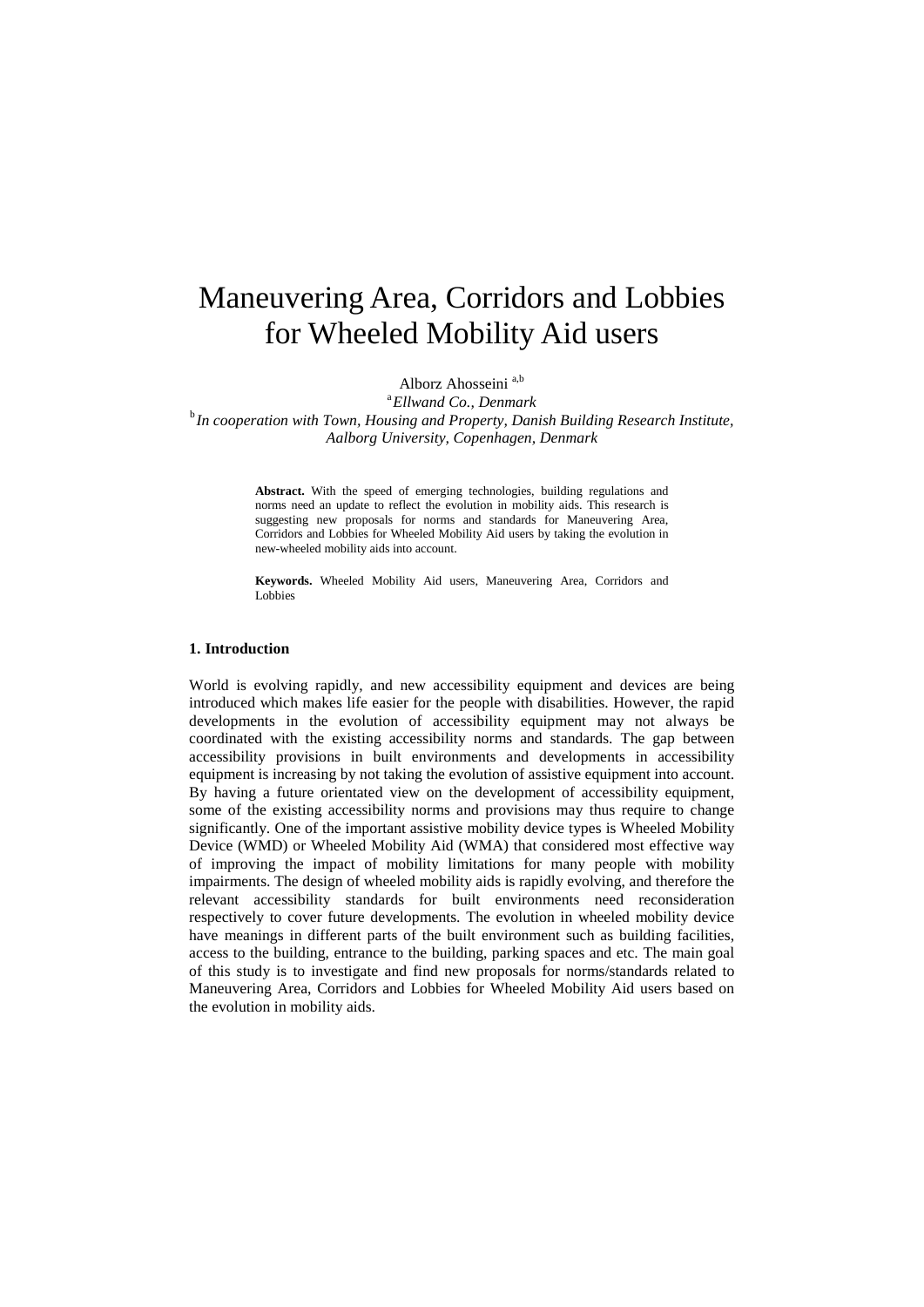#### **2. Methodology (Collection of Current Wheeled Mobility Aids in Market)**

In order to achieve this goal, a list of existing mobility devices and their dimensions are prepared which are in use right now in Danish market and globally. The dimensions of the mobility devises presented in this research are mainly taken from two different sources [1-2], [7-10]:

• Product brochures and online broachers of devices existing on the market at present in Denmark and globally

• Devices that are used as a reference in benchmark literatures and building regulations.

Maximum possible dimension of new mobility device is derived from the mentioned list to be used as a benchmark dimension in the current article. The new proposed measurements for Maneuvering Area, Corridors and Lobbies for Wheeled Mobility Aid users are calculated/simulated based on the maximum possible dimension of the current mobility device; the measures of a human body is added to this dimension to make it correspondent to the actual scenarios. This corresponds to the path of a wheeled mobility aid user entering a lobby/corridor until exiting it using a Maneuvering Area with a maximum-size wheelchair.

#### *2.1. Denmark's current wheeled mobility devises*

In the following tables, dimensions of some new mobility devises, which are currently on the Danish market, are listed. The tables are categorized in adult, children and bariatric". Full tables are available in in the appendix I of [12]. The models mentioned in these tables are selected based on their size. Devices are chosen from the most common devices on the market, and sorted by type from walker to scooter<sup>[1](#page-2-0)</sup>.

| <b>Product type</b> | <b>Product name</b>             | Length<br>(mm) | Width<br>(mm) | Height<br>(mm) | <b>Turning</b><br><b>Diameter</b><br>$+$ user (mm) |
|---------------------|---------------------------------|----------------|---------------|----------------|----------------------------------------------------|
| Walker              | Malte Rollator str.4            | 920            | 800           | 1200           |                                                    |
| Manual wheelchair   | Azalea Base                     | 1070           | 720           | 1400           | $-$                                                |
| Manual wheelchair   | Rea Azalea                      | 1020           | 770           | 1250           | $-$                                                |
| Electric wheelchair | <b>Invacare Mirage</b>          | 1020           | 820           | 1250           | $-$                                                |
| Scooter             | Mini Crosser Nordic<br>4-Wheels | 1390           | 660           | --             | 3180                                               |
| Scooter             |                                 | 1360           | 660           |                | 2540                                               |

**Table 1.** Adults (between 18 and 65 of age)

The dimensions of devices for two other types of person (children, bariatric) mentioned in [Table 2](#page-3-0) and table 3 in order to highlight the differences of the size of the devices. The dimensions of mobility devises in other countries than Denmark are shown in Table 4. However, as mentioned above, the focus of this study is on averagesize adults and the devices that are currently available on the Danish market.

<span id="page-2-0"></span> <sup>1</sup> All sizes are according to suppliers' information, but minor changes made on some of them to be consistent (for example radius to diameter or inch to millimeter etc.)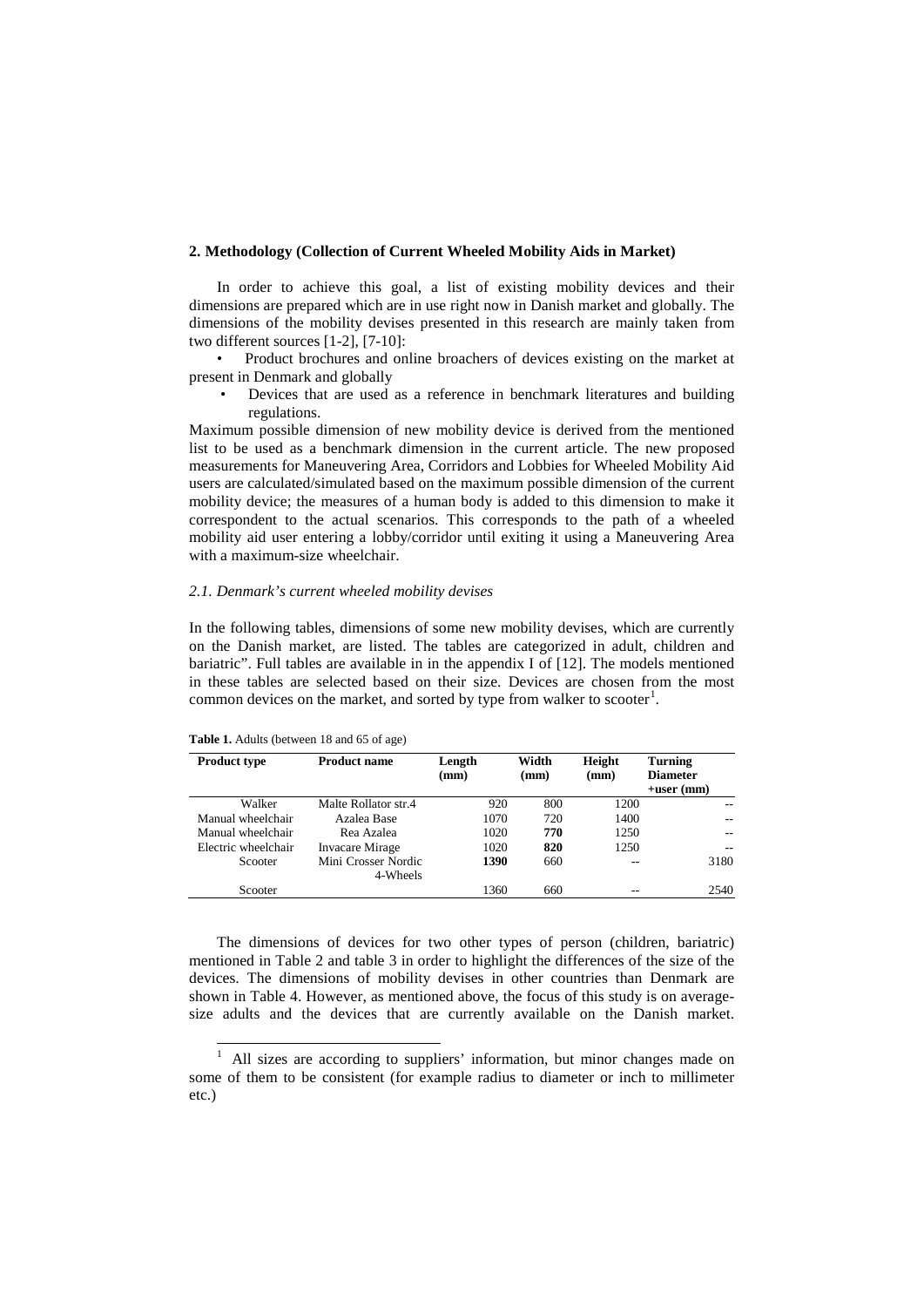Unfortunately, there is not a precise statistic of mobility aids and their users or any classified information about them now in Denmark. These four tables [1-4] show just some examples of products that have at least maximum dimension in one of length, width, height or turning diameter. A full table presented in appendix I of [12].

| <b>Product type</b> | <b>Product name</b>  | Length<br>(mm) | Width<br>(mm) | Height<br>(mm) | Turning<br><b>Diameter</b><br>$+$ user (mm) |
|---------------------|----------------------|----------------|---------------|----------------|---------------------------------------------|
| Walker              | Buddy Roamer 3 & 4   | 900            | 800           | --             | --                                          |
| Walker              | Mustang sz 4 Blue    | 1100           | 700           | --             | --                                          |
| Walker              | Pegasus Trækrollator | 755            | 660           | 725            | $-$                                         |
| Manual wheelchair   | Euro chair Avanti    | 880            | 560           | --             | $-$                                         |
|                     | Junior               |                |               |                |                                             |
| Electric wheelchair | A200 Skipp           | 850            | 570           | --             | 1100                                        |

<span id="page-3-0"></span>**Table 2.** Children (under 18 years of age); this is a summary of table 2 in the appendix I of [12]

**Table 3.** Bariatric (BMI over 30); this is a summary of table 3 in the appendix I of [12]

| <b>Product type</b> | <b>Product name</b>          | Length<br>(mm) | Width<br>(mm) | Height<br>(mm) | Turning<br><b>Diameter</b><br>$+$ user (mm) |
|---------------------|------------------------------|----------------|---------------|----------------|---------------------------------------------|
| Walker              | XXL-Rehab Rollator           | 845            | 710           | 1300           | --                                          |
| Manual wheelchair   | Azalea Max                   | 1120           | 910           | 1240           | --                                          |
| Electric wheelchair | 40 Front-W-<br>PUMA<br>Drive | 1190           | 655           | $-$            | 600                                         |
| Scooter             | Lindebjerg $LM - 600$        | 1550           | 760           | $- -$          | 1500                                        |

#### *2.2. Worlds current wheeled mobility devises*

In this table, dimensions of some of the current mobility aids in the world are presented.

| $P$ - $P$ - $P$ - $P$ - $P$                                                                              |
|----------------------------------------------------------------------------------------------------------|
| <b>Table 4.</b> Children (under 18 years of age); this is a summary of table 2 in the appendix I of [12] |

| <b>Product type</b> | <b>Product name</b>     | Length | Width | Height | Turning      |
|---------------------|-------------------------|--------|-------|--------|--------------|
|                     |                         | (mm)   | (mm)  | (mm)   | Diameter(mm) |
| Wheeled Walker      | Drive Deluxe3-Wheels    | 965    | 635   | 610    |              |
| Wheeled Walker      | <b>Excel Translator</b> | $- -$  | 686   | 914    |              |
| Manual wheelchair   | Karman Ergo Flight      | 965    | 457   | 914    |              |
| Manual wheelchair   | Pro-basics Wide Seat    | --     | 813   | --     |              |
|                     | Bariatric               |        |       |        |              |
| Electric wheelchair | Allure $R = HP6R$       | 1170   | 620   | 1205   | 1320         |
| Scooter             | New 2012 Vita S12X      | 1651   | 812   |        | 2700         |
|                     | – Monster               |        |       |        |              |
| Scooter             | EV Rider Royale 4       | 1575   | 914   | 1346   |              |
| Neurologist         | Neurologist             | 1000   | 480   | 1370   |              |
| wheelchair          | wheelchair              |        |       |        |              |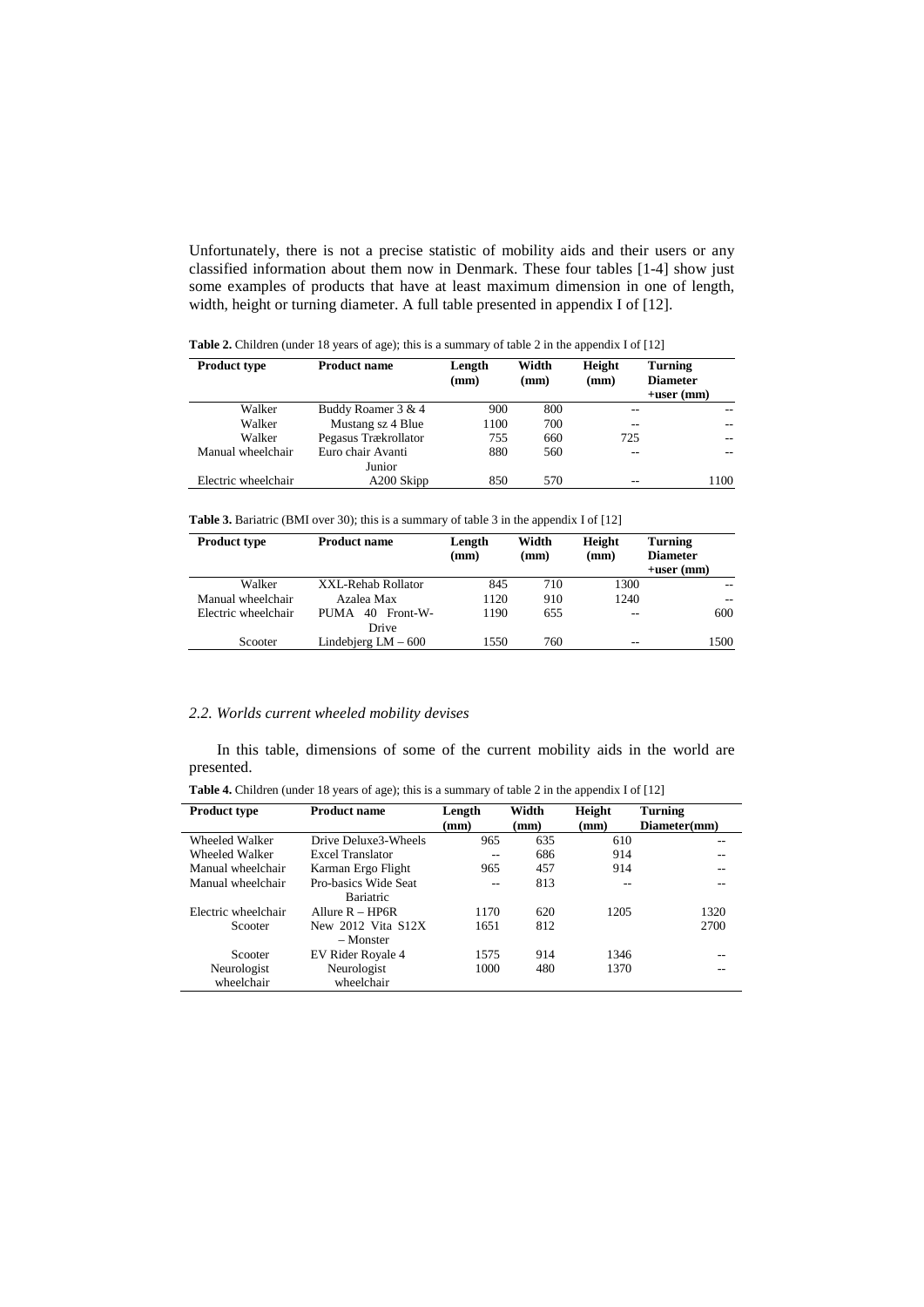## *2.3. Maximum dimensions of mobility aids*

The dimensions in the following tables are elicited from the results of Tables [1-4] and the reference books; and they are sorted by size (largest to smallest). This gives an overview of the dimension of the current mobility devises in the most valid references (links, books) and on the market.

**Table 5**. Maximum Length of mobility aids

| <b>Source</b>                 | Maximum (mm) | Type                                   |
|-------------------------------|--------------|----------------------------------------|
| Human scale 8b - Public Space | 1830         | Manual wheelchair $+$ user $+$ helper  |
| SBi Guidelines 222            | 1750         | Comfort-wheelchair $+$ user $+$ helper |
| Table 4                       | 1651         | Scooter                                |
| SBi Guidelines 222            | 1500         | Electric scooter $+$ user              |
| Table 1                       | 1390         | Scooter                                |
| SBi Guidelines 222            | 1300         | Electric wheelchair $+$ user           |
| Table 2                       | 1190         | Electric wheelchair                    |
| Building Access Handbook 2007 | 1105         | Manual wheelchair                      |
| Building Access Handbook 2007 | 1000         | Walker + user                          |

**Table 6.** Maximum Width of mobility aids

| Source                        | <b>Maximum</b> (mm) | Type                                   |
|-------------------------------|---------------------|----------------------------------------|
| Table 4                       | 914                 | Scooter                                |
| Table 1                       | 820                 | Wheelchair                             |
| Table 1                       | 770                 | Manual wheelchair                      |
| Human scale 8b – Public Space | 760                 | Manual wheelchair $+$ user $+$ helper  |
| SBi Guidelines 222            | 750                 | Comfort-wheelchair $+$ user $+$ helper |
| SBi Guidelines 222            | 700                 | Electric wheelchair $+$ user           |
| SBi Guidelines 222            | 700                 | Scooter                                |
| Building Access Handbook 2007 | 700                 | Manual wheelchair                      |
| SBi Guidelines 222            | 600                 | Walker                                 |

**Table 7.** Maximum Occupied (Required) Turning Area of mobility aids

| <b>Source</b>      | <b>Maximum</b> (mm) | Type                                   |
|--------------------|---------------------|----------------------------------------|
| SBi Guidelines 222 | 2250x2250           | Comfort-wheelchair $+$ user $+$ helper |
| SBi Guidelines 222 | 1850x1850           | Electric wheelchair $+$ user           |
| SBi Guidelines 222 | 1750x1750           | Scooter                                |
| SBi Guidelines 222 | 1300x1300           | Walker                                 |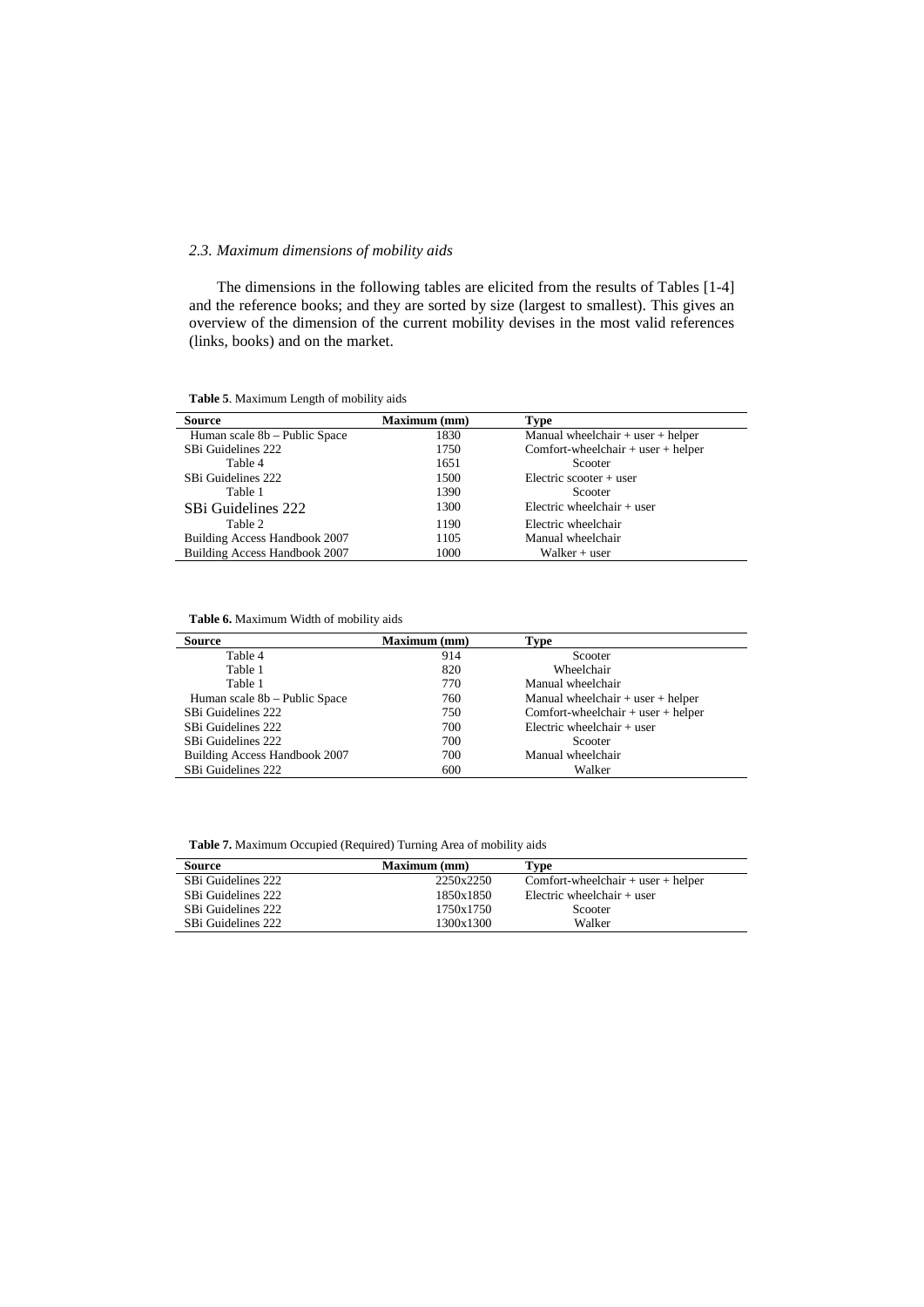#### **3. Maximum Dimensions of New Mobility Aid (hypothetical device)**

Various mobility devises have different dimensions; some are longer and some are wider. In order to find the maximum dimensions of mobility devises that are currently in use, the maximum length and width of the mobility devises are derived from tables 1-4. This helps us finding the dimension of a device that has the maximum width and length. That corresponds to the length of scooter "Mini Crosser Nordic" (that has the maximum length) and the width of electric-wheelchair "Rea Azalea" (that has the maximum width) .Maximum driven dimension is 1390 x 820 mm (length x width) as shown in Figure 1.



**Figure 1.** hypothetical Mobility device with maximum dimensions<sup>[2](#page-5-0)</sup>

In order to find the maximum width of the wheelchair plus the user, two different scenarios for manual-wheelchair and electric-wheelchair are investigated. Since the maximum Width is the width of the electric-wheelchair plus user, an approx. of 1100 mm is considered which is assumed the maximum width of wheelchairs in this research (maximum width plus a margin). For the maximum length, the maximum length of "Mini Crosser Nordic 4-W" scooter (1390 mm) is considered as shown in Figure 2.

<span id="page-5-0"></span><sup>&</sup>lt;sup>2</sup> Three devices used in this research to calculate the maximum dimension of a hypothetical device (Out of devices summarized in Table 1) shown in Appendix II, Figure i, Figure ii and Figure iii of [12].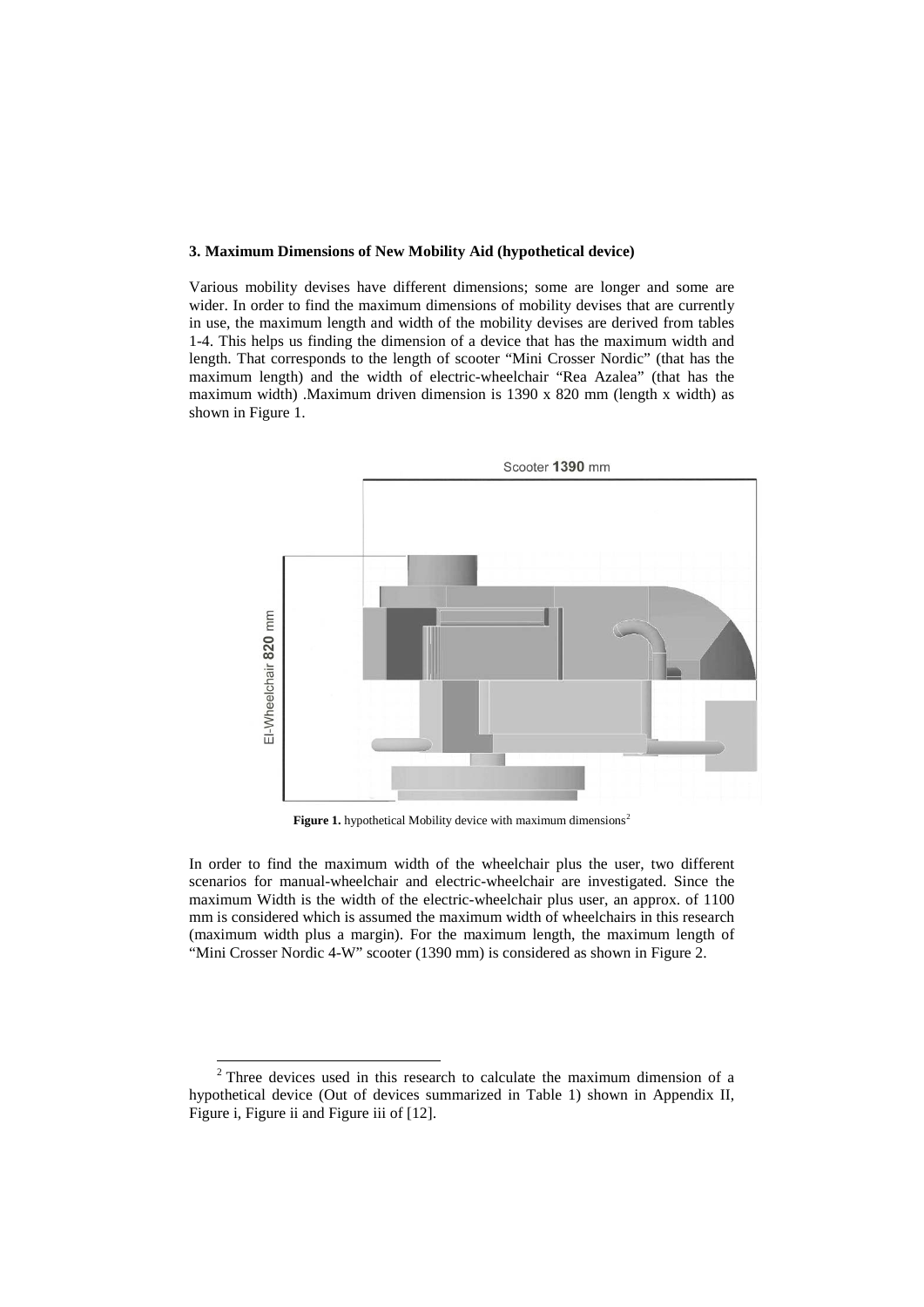

Figure 2. Mobility device with maximum dimensions plus the user<sup>[3](#page-6-0)</sup>

### *3.1. Dimensions of maneuvering area; based on new mobility device dimensions*

A maneuvering space (180° around the axel) is suggested in front of entrance/elevator and/or two ends of corridors to give possibility of turning around and return back if all rooms in corridor are locked and there is no way on the other side of corridor to exit.

The simulations of the maneuvering area are done in "AutoCAD" .The center of maneuvering space is considered the center of the mobility device in simulations. Simulations show that:

Minimum maneuvering space is 2100 x 2100 millimeter for a scooter with user as well as a wheelchair with user and helper. Minimum maneuvering space for electric wheelchair with user is 1750 x 1750 millimeter. That also covers manual wheelchair including user.

<span id="page-6-0"></span><sup>&</sup>lt;sup>3</sup> The body size of the user and the helper is based on the real body dimensions driven from [5, 6]. The equipment they utilize on their chairs and the accessories they add to them is not considered in the current paper and is covered in another scientific paper of the Author.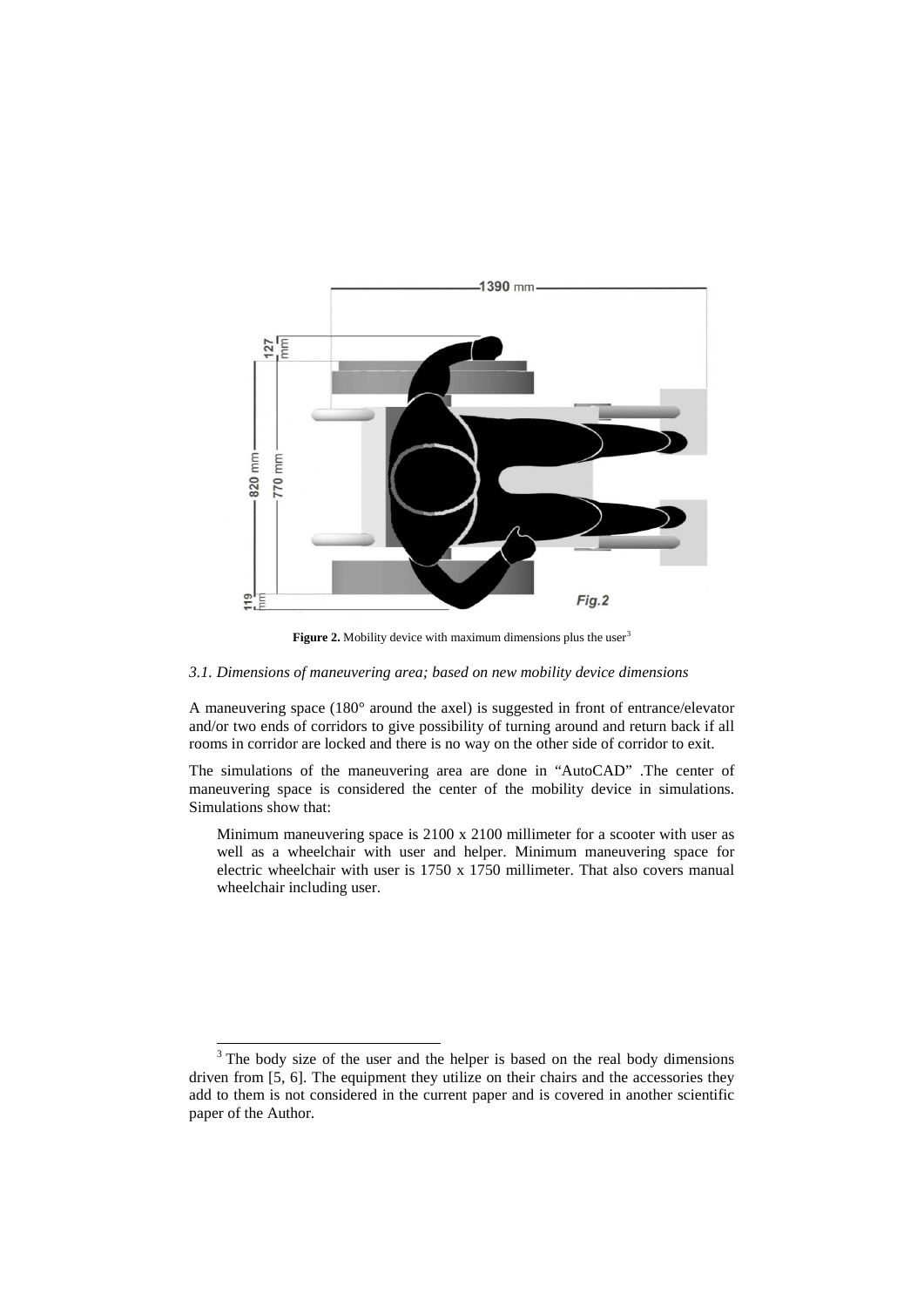*3.1.1. Maneuvering space (180° around the axel):*

| <b>Table 8.</b> Dimension of turning area |  |
|-------------------------------------------|--|
|-------------------------------------------|--|

| Source                        | Dimension (mm)     | Info.                                 |
|-------------------------------|--------------------|---------------------------------------|
| Human scale 8b – Public Space | 2130 x 2130        | Manual wheelchair $+$ user $+$ helper |
| New suggestion                | 2100 x 2100        | Wheelchair $+$ user $+$ helper        |
|                               |                    | $Scooter + user$                      |
| New suggestion                | 1750 x 1750        | Wheelchair $+$ user                   |
| ISO 2011                      | 1600 x 2150        | In a corridor                         |
| <b>ISO 2011</b>               | $1500 \times 2000$ | Outward opening door                  |
| BR 10 3.2.1 stk. 2            | 1500 x 1700        | Outward opening door                  |
| BR 10 3.2.1 stk. 2            | 1500 x 1500        | Inward opening door                   |
| <b>SBI</b> Guidelines 222     | 1500 x 1500        |                                       |
| ISO 2011                      | 1500 x 1500        | Between doors of a lobby              |

#### **4. Corridors and Lobbies**

The detailed calculations for the dimensions of corridors and lobbies presented in below sub-section. Based on the calculations, the new suggested dimensions for the corridors and lobbies are presented in Table 9, Table 10 and are compared with the current benchmark literature and building regulations.

*4.1. Calculation of dimensions of corridors based on new mobility device dimensions*

Three different scenarios defined for mobility aids in corridors:

When the corridor has two-way traffic and there are two devices standing beside or passing each other: In this case, the minimum width of the corridor should be twice the maximum size of wheeled mobility aids which is 2 x 1100 mm  $\approx$  2200 mm (Figure 3 A).

When a wheelchair and a person are side by side: It is a two-way traffic when mobility device/devices is/are in one direction and (an) average size person is passing by or coming from the other direction. For calculating a normal corridor width, the maximum width of the mobility device added to the shoulder size of the other person in the corridor. In this case, the minimum width of the corridor increased to 1500 mm that is  $1100$  mm (for the wheelchair)  $+400$  mm (for shoulder size)

Note: 390 mm  $\approx$  400 mm is the shoulder size of a strong man [5]. (Figure 3 B)

When the corridor is one way: In this case, the minimum required width is the same as the maximum width of the mobility device that is 1100mm. (Figure 3 C)

Short length corridors with few passengers can use one way (it means one person at a time can pass the corridor).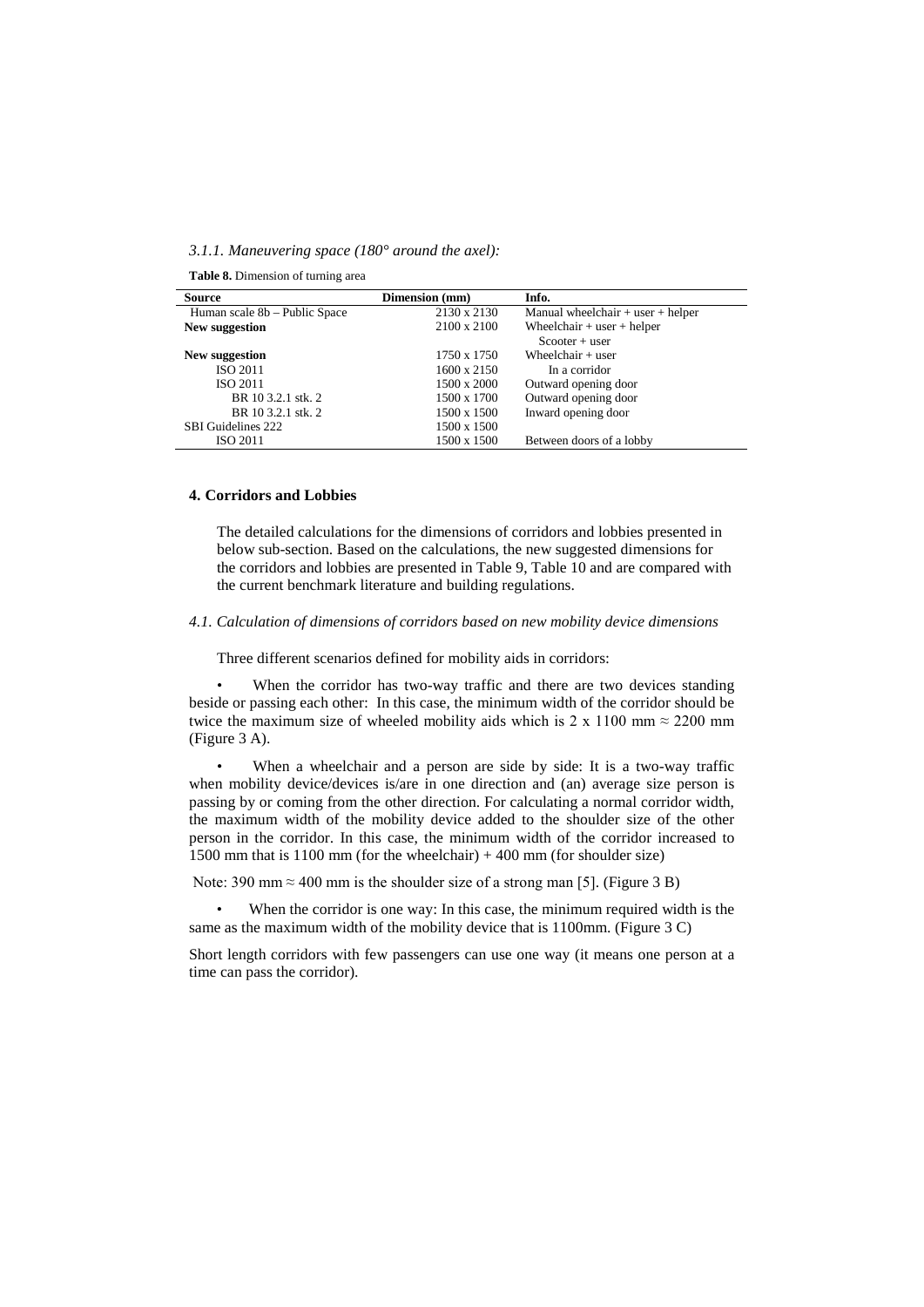

**Figure 3.** Configuration of wheelchair users and helper in corridors

## *4.1.1. Comparison of Current Dimensions and New Suggested dimensions for Corridors*

The width of the corridors from different benchmark literature and standards are compared with the proposals made in the current article:

**Table 9.** Width of Corridors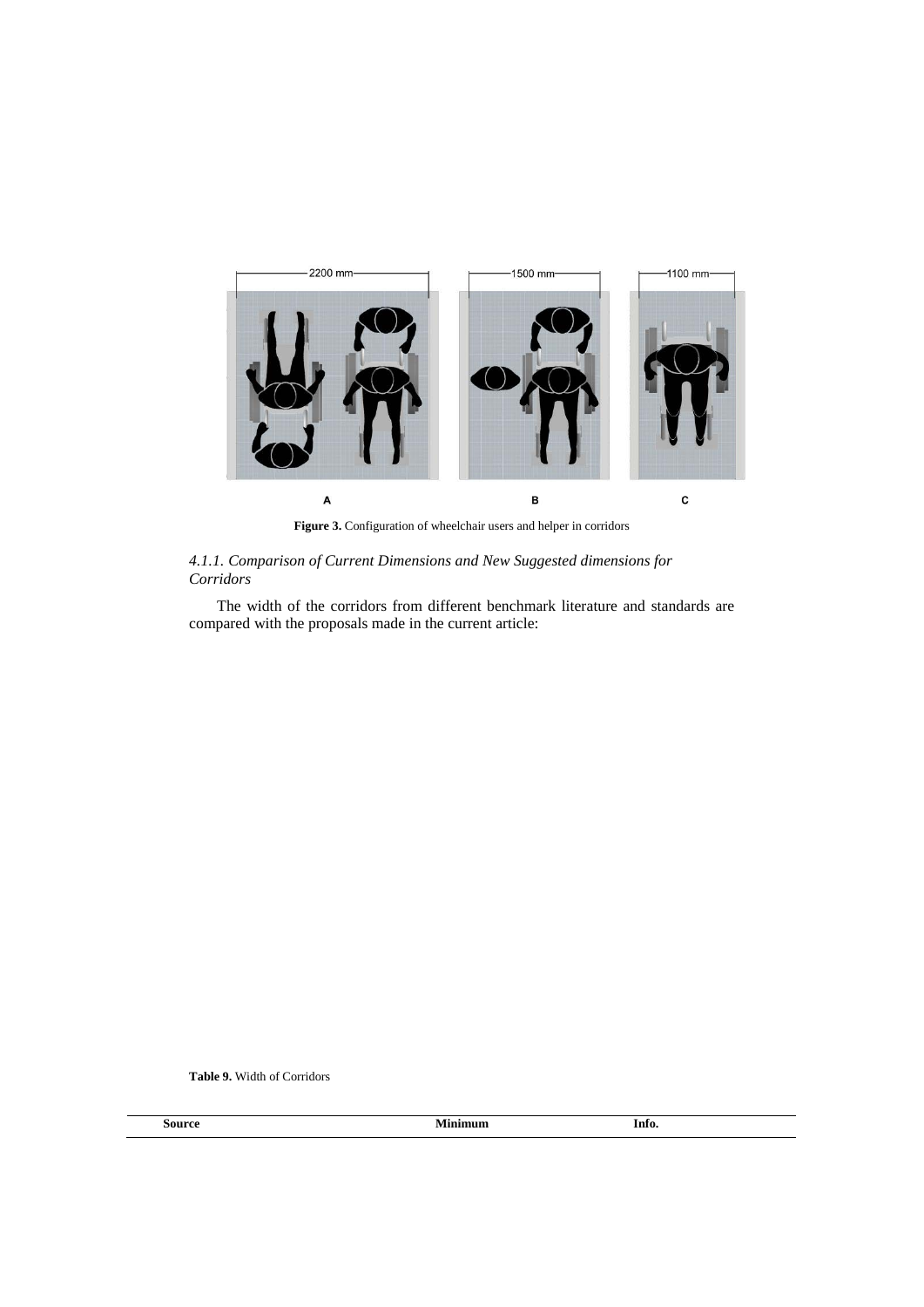| New suggestion (Fig. 3 A)            | 2200 mm           | Two-way traffic            |
|--------------------------------------|-------------------|----------------------------|
| SBi Guidelines 230                   | $1800$ mm         | Quality Standard A         |
| SBi Guidelines 222                   | $1800 \text{ mm}$ | Quality Standard A         |
| <b>ISO 2011</b>                      | 1800 mm           | Constant two-way traffic   |
| BS $8300:2009 + A1:2010$             | 1800 mm           | Two-way traffic            |
| Human Scale (8b)-Public Space        | 1630 mm           | Two-way traffic            |
| The measure of man and woman         | $1525$ mm         | Two-way traffic            |
| New suggestion (Fig. 3 B)            | 1500 mm           | Two-way traffic            |
| SBi Guidelines 230                   | 1500 mm           | Quality Standard B         |
| SBi Guidelines 222                   | 1500 mm           | Quality Standard B         |
| <b>ISO 2011</b>                      | 1500 mm           | Frequent two-way traffic   |
| SBi Guidelines 230                   | 1300 mm           | Quality Standard C         |
| <b>ISO 2011</b>                      | $1200$ mm         | Infrequent two-way traffic |
| BS 8300:2009 + A1:2010               | 1200 mm           | One-way traffic            |
| New suggestion (Fig. $3 \text{ C}$ ) | 1100 mm           | One-way traffic            |
| SBi Guidelines 222                   | $1000$ mm         | Quality Standard C         |
| The measure of man and woman         | 915 mm            | One-way traffic            |
| Human Scale (8b)-Public Space        | 910 mm            | One-way traffic            |
|                                      |                   |                            |

#### *4.2. Calculation of dimensions of lobbies based on new mobility device.*

Three different scenarios are defined for the mobility aids in lobbies with "singleleaf single-swing door":

- When both doors open inward: In this case, minimum required length is the maximum length of the mobility device (1400mm) and a margin (100 mm) added to twice minimum suggested door size (1100 mm). It is in total a minimum of 3700 mm. (Figure 4 A)
- When one of the doors open inward: In this case, the minimum required length is maximum length of mobility device (1400mm) and a margin (100 mm) added to minimum suggested door size (1100 mm). It is in total a minimum of 2600 mm. (Figure 4 B)
- When both doors open outward: In this case, the minimum required length is the same as the maximum length of the mobility device (1400 mm) plus a margin of 100 mm. It is in total a minimum of 1500 mm. (Figure 4 C)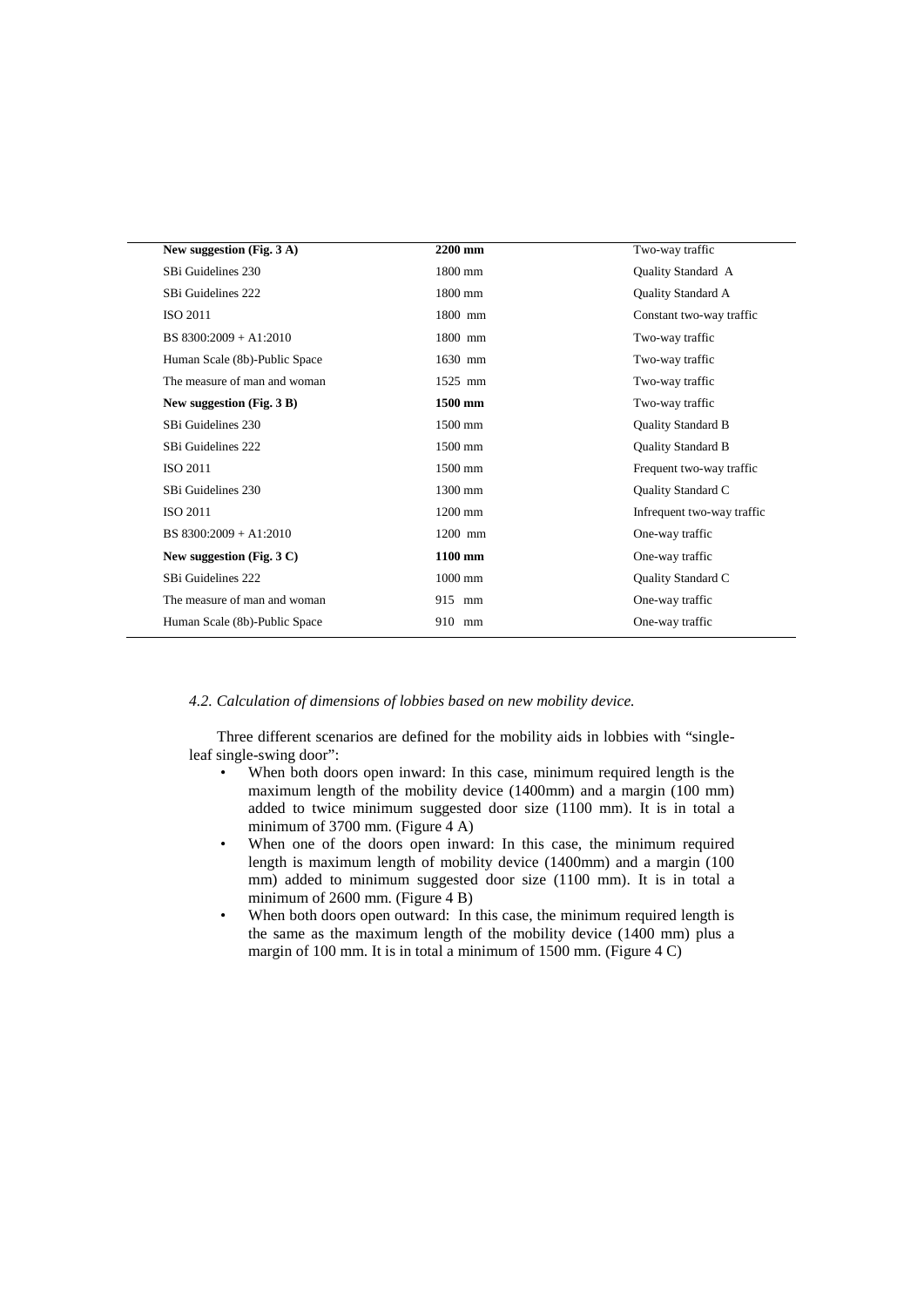

**Figure 4.** Configuration of wheelchair users in lobbies

## *4.2.1. Comparison of Current and New Suggested dimensions for lobbies*

The length of lobbies from different benchmark literature and standards are compared with the proposals made in the current article:

| <b>Source</b>                | <b>Minimum</b>         | Info.                |
|------------------------------|------------------------|----------------------|
| New suggestion (Figure. 4 A) | 3700 mm                | Two-door lobby       |
| <b>ISO 2011</b>              | $3200 \text{ mm}^*$    | Two-door lobby       |
| New suggestion (Figure. 4 B) | $2600$ mm              | One-door lobby       |
| <b>ISO 2011</b>              | $2350 \text{ mm}^{**}$ | One-door lobby       |
| New suggestion (Figure. 4 C) | 1500 mm                | Outward opening door |
| <b>ISO 2011</b>              | $1500 \; \mathrm{mm}$  | Outward opening door |

**Table 10.** Length of Lobbies

\* 1500 mm + (2xDoor width) = 1500+1700

\*\*1500 mm + Door width (850 mm)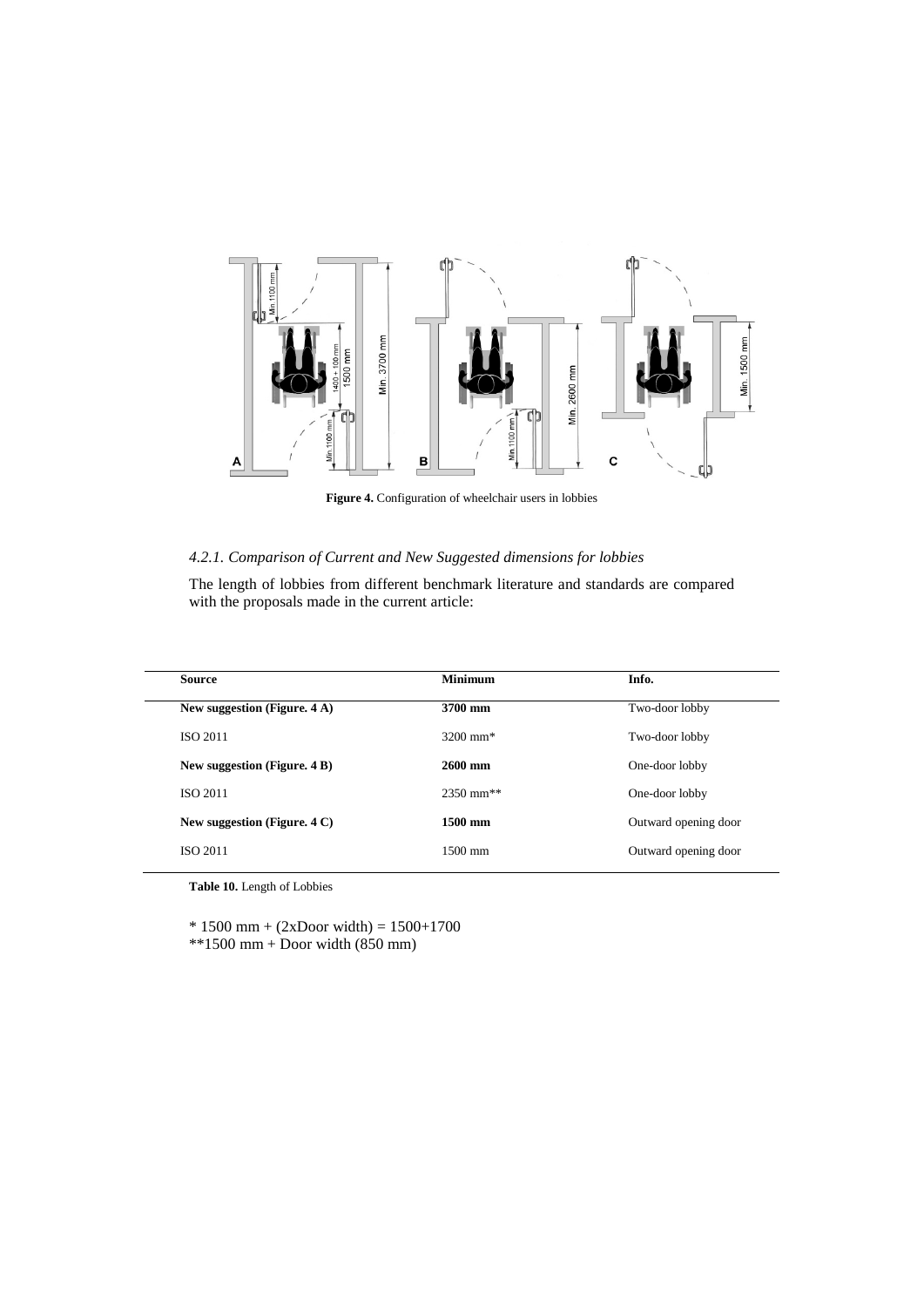### **5. Conclusion**

New proposals are made for Maneuvering Area, Corridors and Lobbies based on the new mobility aids dimension. These proposals are compared with the norms and standards that already exists in the reference books [1], [2], [3] and [10] concluded that:

Width of Corridors: The new suggested widths for the corridor based on this study (2200mm and 1500 mm) are wider than the proposed width (for the same type) in existing building regulations and benchmark literatures.

Length of Lobbies: The new suggested length for both one-door and two-door lobbies with single-leaf single-swing doors (1500 mm, 2600 mm & 3700 mm) are longer than current standards.

Maneuvering space and Dimension of turning area: The suggested dimension of turning area in other benchmark litterateurs and building regulations are smaller than the new suggested area in this study  $(2100 \times 2100 \text{ mm} \& 1750 \times 1750 \text{ mm})$  except Human scale (8b)-Public space.

From the above explanation and comparison, it is concluded that calculating and proposing new dimensions for Maneuvering Area, Corridors and Lobbies based on the new mobility device dimensions is vital; since as shown in the current research, some of the current dimensions are not wide/long enough to accommodate the new mobility aids. On the other hand, some of the other dimensions are wider/longer than the required dimensions. This will definitely be a beneficial step toward making the buildings accessible for all based on the new mobility device dimensions.